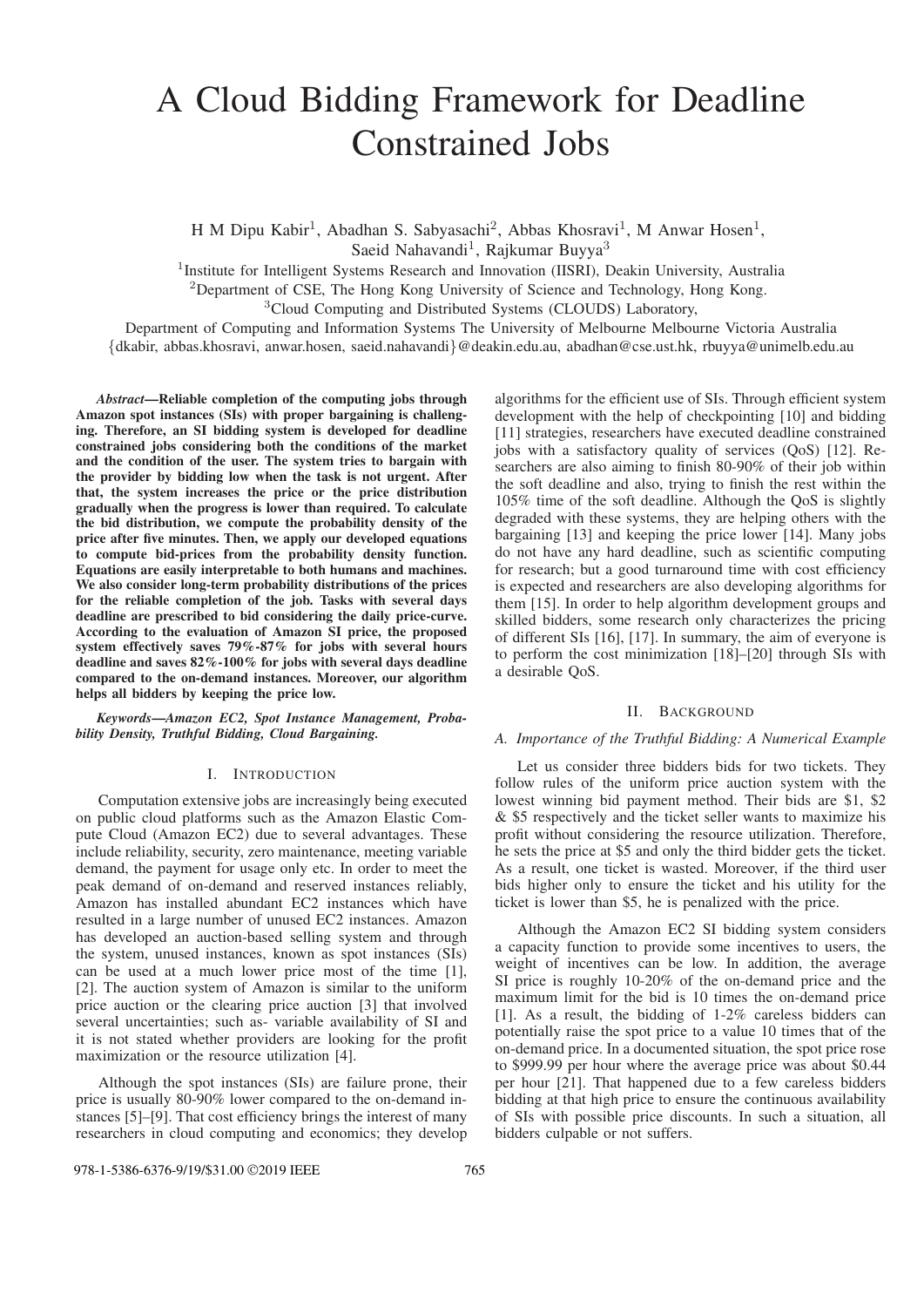## *B. Motivation towards the Bidding Strategy Development*

Existing bidding strategies are relying on the point prediction which is a value corresponds to the minimum error (RMSE, MAPE etc.) [22]–[25]. Bidding at the point prediction provides roughly a 50% probability of winning the bid. In addition, an interruption may occur in the middle. Therefore, spot instances (SIs) are not reliable to execute urgent tasks. However, the task is accomplishable when the time to the deadline is much higher compared to the required completion time. Moreover, users may get free partial hours and the payment gets reduced. Therefore, both the urgency of the task and the bid predictions with different assurances of winning the bid are needed.

## *C. Probable Optimization Function of Amazon*

Although Amazon has not disclosed the optimization functions for the price on their website, several research groups have developed optimization functions based on the historical data. The optimization function consists of two major parts [26], commonly known as revenue maximization and capacity utilization [27], [28]. The revenue maximization function is the multiplication of the number of accepted SIs and the price of SI. In order to increase the user-friendliness of the EC2 bidding system, Amazon is also considering a capacity maximization function. Capacity optimization function increases logarithmically with the increment of the number of accepted bids. Equation (1) presents the profit function, equation (2) presents the capacity function and the Amazon EC2 SI provider's probable optimization function is the maximization of the sum of these functions, presented as equation (3).

$$
Profit\ Function = \pi(t)N(t) \tag{1}
$$

$$
Capacity Function = log(1 + N(t))
$$
 (2)

$$
\max_{\pi(t)} \quad \pi(t)N(t) + \beta \log(1 + N(t)) \tag{3}
$$

where,  $N(t)$  is the number of accepted SIs,  $\pi(t)$  be the price per accepted SI, and  $\beta$  is the weight of the utilization term.

The following equation visualizes the subtle difference in price and the number of users:

$$
\max_{\pi(t)} \quad (\pi(t) + \Delta \pi)(N(t) - \Delta N) + \beta \log(1 + N(t) - \Delta N) \tag{4}
$$

Here, the number of users is decreased by  $\Delta N$  due to  $\Delta \pi$ price increase.

Although the capacity utilization function is embedded with the price optimization equation to reduce unexpected terminations, it does not reflect the user-friendliness when a large number of users is already available; when  $\Delta N < N(t)/10$ . However, when the number of accepted bids is small compared to the change  $\Delta N > N(t)$ , the capacity function dominates the optimization equation.

In summary, the optimization equation tries to increase the number of accepted bids when the number of accepted bids is too low but the equation only maximizes the profit when a large number of bids are already accepted.



Fig. 1. Bidding strategy for different users. User-1 and user-2 are the type-1 users; one is using a reliable cloud instance as a master. User-3, user-4, and user-5 are type-2 users. They can use different masters and the value of their bid depends on how close the deadline is.

# III. SI BIDDING STRATEGY BASED ON USERS DEMAND AND MARKET CONDITION

The provider's probable optimization formula is presented in the previous section (Section II). An individual user can not change the formula but he can bargain by submitting bids intelligently. This section presents an efficient bidding strategy of the user that can bring both profit maximization and capacity maximization at a slightly lower price compared to the expected spot price.

## *A. Who can Bargain through the Bidding*

The users do not have any permanent server or a low configuration computing machine for monitoring bids cannot go towards the risky SI bidding. A user bids at the on-demand value may also lose access to the server during the execution [29]. Jobs with switching masters eventually terminate and require relaunching because it can also potentially happen that servers of all configurations are claiming more than the ondemand value. When there is no computing machine left for rebidding and re-launching the job, human involvement requires for the re-launching. As humans cannot work for 24-hours, there is a delay for the re-launching and the progress of the task suffer until the re-launch time. Also, bidding at a too high price can potentially harm all bidders [30].

The base server or the low configuration bidding and path forwarding machine is the master or the master of masters. That machine can be a physical computing machine, owned by the user or it can be an on-demand or a reserved instance in the cloud. Through the permanent computing machine, the users can bid for spot instances (SI). Based on the nature of their jobs, we classify biddable users into two categories-

# 1) *Users with parallelizable tasks*

The users' task needs to be large enough to place multiple bids. The user needs to distribute bidding prices so that the providers' optimization occurs at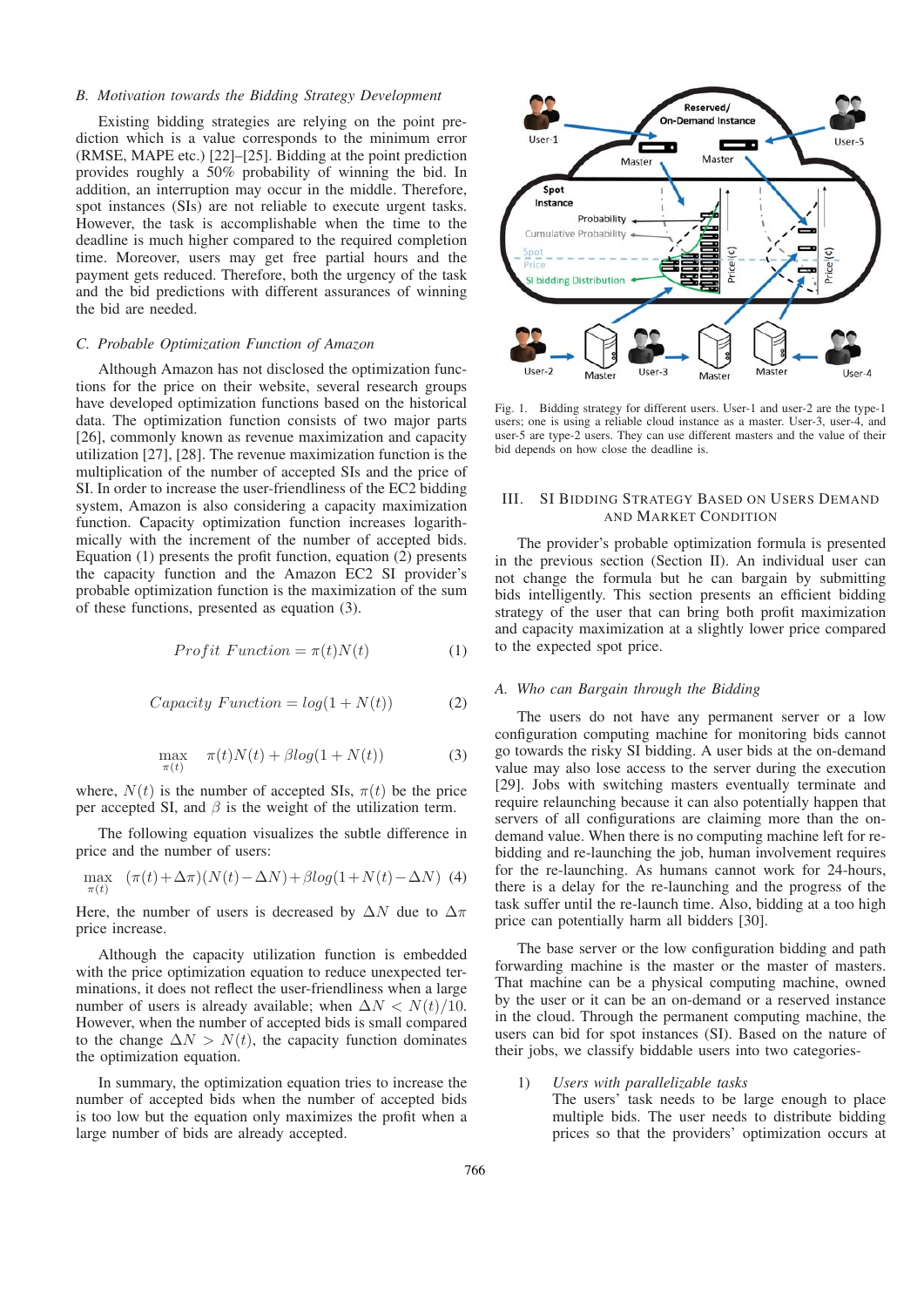

Fig. 2. A rough sketch of the prediction probability (black dashed line), the cumulative probability distribution (narrow black line) and the bidding distribution (gray line).

a slightly lower price. In figure 1, user-1 and 2 are type-1 users.

2) *Users with nonparallelizable tasks*

Although the user cannot set a number of bids, he can still bid intelligently. However, the user needs a longer deadline to finish the job to bargain. In figure 1, user-3, 4 and 5 are type-2 users. When the remaining parallelizable job is accomplishable in an SI within one hour, the user may consider himself as a type-2 user to avoid overbooking.

In figure 1, user-2, 3 and 4 use personal computing machine and user-1 and 5 use a reliable cloud instance as a master.

## *B. Bidding Strategy for the Type 1 User*

*1) Graphical Explanation:* Firstly, the bidding strategy is graphically presented in figure 2 for the ease of readers. The providers' optimization formula sets a price which aims the maximization of benefits with little tolerance for the social welfare. The value,  $Profit\ Function$  is the multiplication of the number of users and profit per user. The social welfare value increases logarithmically with the number of active users of the corresponding SI. Both of the social welfare and the profit maximization are maximized at a slightly lower SI price when a large number of users are bidding at a slightly lower price. Therefore, we propose the providers' optimization function presented as the equation (3). Black dashed curve in figure (2) represents a rough sketch presenting the probability distribution of an SI price. The thinner black curve represents the cumulative distribution of probability and the gray curve represents a wise bidding distribution from the bidders' perspective.

Type-1 users should also bid for all of their jobs. If one user bids for half of the spot instance for the current hour and keeps half instances for the next hour, his influences the auction market poorly. Therefore, bidding for more instances is better unless it is an overbooking.

*2) Equation for Automated Bidding:* Although the graphical representation in Fig. 2 is convenient to human, an equation is handy for automated machines to generate the bidding distribution from the probability distribution. Eqn. 5 presents a formulation for calculating the bidding distribution from the cumulative probability distribution of price.

$$
i^{th} bid = C_{pp}^{-1} \left( \{ \frac{i}{N_{SI} + 1} \}^n \right) \tag{5}
$$

$$
n = 2 \times \left(1 - \frac{1}{\eta \times T_D}\right) \tag{6}
$$

were,  $i^{th}$  bid is the price of  $i^{th}$  server of the bidding system,  $C_{PP}(Price)$  means the percent cumulative prediction probability from 0 to that *Price* and  $C_{PP}^{-1}(x)$  means the price at the  $100x$  percent cumulative prediction probability.  $N_{SI}$  is the number of servers currently bidding and  $n$  is the skew factor,  $T_D$  is the deadline in full hour.

The value  $\frac{i}{N_{SI}+1}$  is always lower than 1 and any power  $(n > 1)$  of that value is less than this value and the bid distribution in equation (5) becomes lower than the probability distribution. The skew factor  $n \approx 2$  set when the deadline is more than several hours and the value decreases over time, following the equation (6). The fitting parameter  $\eta$  is kept 1, but users can change it depending on the situation and their priority.

Users, working with a large number of SI can increase  $i$ by a certain number  $a$  and set the bid of the next  $a$  instances with the same value, calculated by the equation (5).

*3) Bidding Again or Not:* When a sufficient number of bids are accepted, the bidder needs to keep bids of lower prices. That can potentially bring a price reduction. When running SIs accomplish a significant portion of the task, the user does not need all of the bids for the next hour. Therefore, he needs to remove a few unaccepted bids of higher prices. However, when the user fails to win sufficient bids, he needs to remove some of the unaccepted bids of lower prices and re-bid maintaining the new bid distribution after five minutes. Bidding by following the curve, some of those bids become successful even when the price is higher than the mean value of the probability distribution. Therefore, the user finishes a portion of his task when the price is much higher than the expected [31], [32].

*4) Calling On-demand Instances During the Urgency:* The user needs to consider the adverse scenarios to complete jobs reliably. The deadline can be very close to the minimum time, required to finish the job. In such situation, the user may not rely on SIs. He needs to buy one on-demand instance. However, the probability of happening such situation is quite low. Suppose the user got 4 hours for completing the job and therefore, he bids for jobs with n=1.5, probabilistically 37% bids are accepted. When the acceptance rate is low, he continuously closes open instances and re-bids with 5-minutes interval. A few tasks or no task wait for the final hour [33].

#### *C. Bidding Strategy for the Type 2 User*

Type-2 users can bid for only one instance. If they are bidding for two instances and winning both of the bids, one instance becomes a waste. Therefore, type-2 users usually bid for a single instance at a slightly higher price to ensure the win of the bid. However, if a large number of type-2 users bid at a higher price, the price can potentially hike following the providers' optimization formula. To bargain with the provider through the bidding of one instance, the user can follow the equation (7).

$$
Price_{bid} = C_{PP}^{-1}(min\{\frac{T_R + T_I + T_{IN} + T_S}{T_D} + \theta, 1\})
$$
 (7)

were,  $Price_{bid}$  is the bidding price.  $C_{PP}(Price)$  means the percent cumulative prediction probability from  $0$  to that  $Price$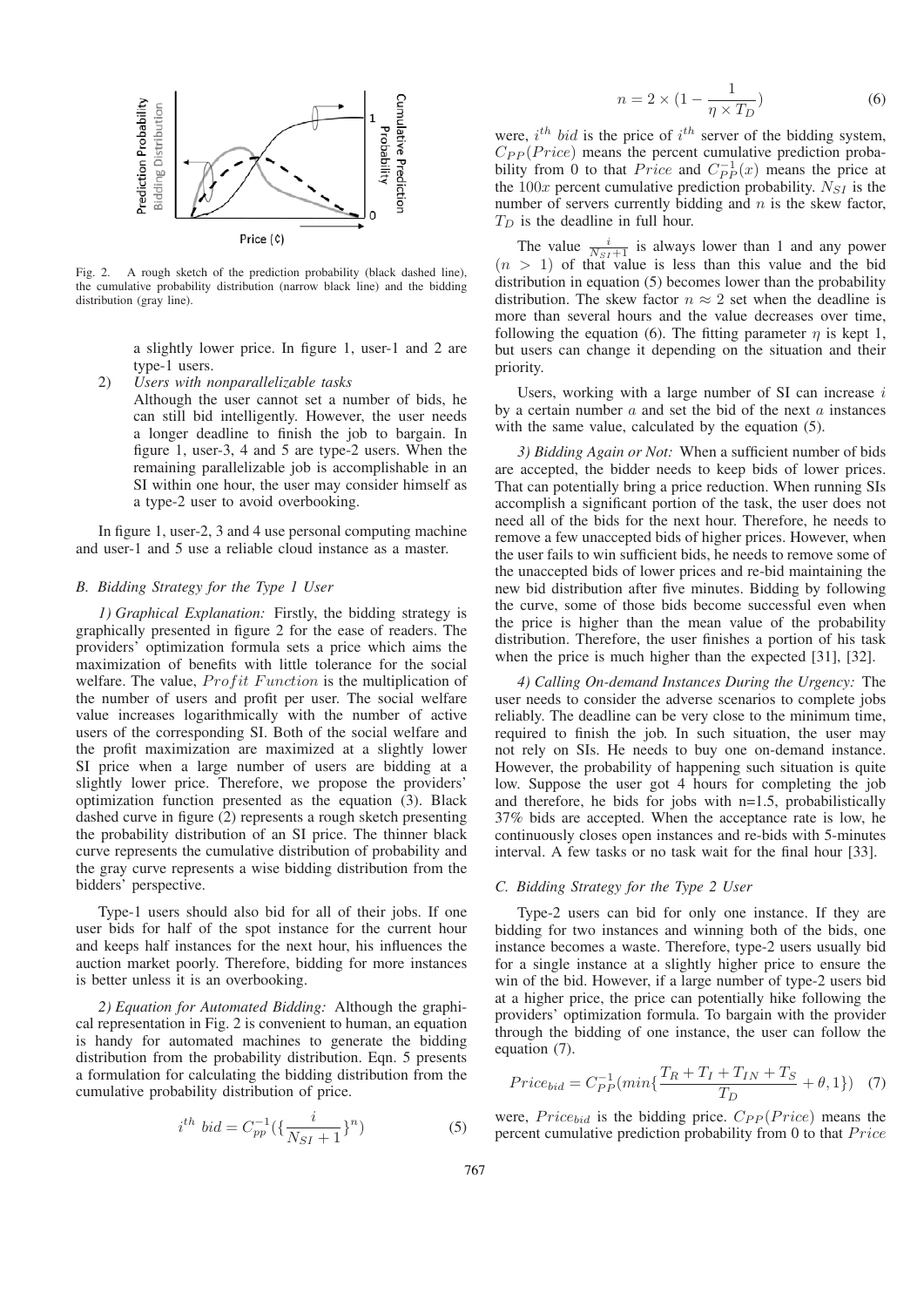

Fig. 3. The method of determining the performance; bid success, interruption, price etc.

and  $C_{PP}^{-1}(x)$  means the price at  $100x$  percent cumulative prediction probability.  $T_R$  is the time required to complete the remaining job;  $T_I$  is the initialization time. Figure 2 can provide the readers an easier understanding about  $C_{PP}(Price)$ and  $C_{PP}^{-1}(x)$  functions.  $T_{IN}$  is the interval at which the progress is saved;  $T_D$  is the time until the deadline;  $T_S$  delay due to each saving operation. Finally a margin  $\theta$  is kept in order to ensure that there is a sufficient gap between  $T_R + T_I + T_{IN}$ and  $T_D$ . Keeping a large  $\theta$  ( $\theta > 5\%$ ) reduce the probability of calling an on-demand server. However, keeping a too large  $\theta$  can potentially destroy the bargaining. When ( $\theta > 50\%$ ), the users always bids at a higher price compared to the point prediction. In our previous experiment [34], the value of  $\theta$ is kept  $\theta = 10\%$ . However, by doing so, the lowest  $10\%$ part of the cumulative probability remains out of the feasible bidding region. Therefore the equation 8 is introduced for the calculation of theta. In this equation, the skew factor  $n = 2$ for normal conditions and a large negative power of 2 is close to 0.

$$
\theta = n^{-\frac{T_D}{T_R + T_I + T_{IN} + T_S}} \tag{8}
$$

According to equation 8, the value of margin  $(\theta)$  is close to zero when the deadline  $(T_D)$  is much higher than the time, required for completing the job. When the deadline becomes 3 times higher than the sum of  $(T_R + T_I + T_{IN} + T_S)$ , the value of theta becomes 12.5% and theta becomes 25% and 50% for  $T_D/(T_R + T_I + T_{IN} + T_S) = 2$  and 1 respectively. In fact, when the ratio becomes less than or equal to 2, the user starts to bid at 100% cumulative probability distribution value and the user needs to go for the on-demand instance when the ratio becomes 1. As a result, the user bargains based on both the urgency of his task and the condition of the market.

## *D. Probability Density Calculation for SI Bidding*

Currently-available SI bidding techniques mostly use the point prediction or a sufficiently high value that ensures the availability of the instance for a certain amount of time [22]. However, both techniques have several limitations. The

point prediction is a value corresponds to the minimum error (RMSE, MAPE etc.) and the value is close to the median. There is roughly a 50% probability that the price is lower than the point prediction [35]. Point prediction has no relation to the users' urgency of the task. The bidders do not have sufficient amount of time to complete the task cannot rely on the point prediction. The point prediction does not contain any information about the heteroscedastic uncertainty [36]– [39]. Also, bidding at a significantly higher price results in the absence of negotiation. That can potentially bring the provider's optimization at a higher price and the provider can potentially maximize the revenue with a fewer number of customers without considering unused instances and waiting customers. That is why probability density based bidding strategies are developed, those can negotiate with the provider depending on the condition of the market and the urgency of the bidder. The method [40] of constructing probability density through historical similarities is applied to evaluate the result.

## IV. PERFORMANCE EVALUATION

As we design the proposed algorithm in such a way that everyone gets the benefit when everyone follows the approach. We can not observe the real advantages when others are not using the algorithm. On the other hand, no algorithm become popular unless a few individuals get benefits by following it. We evaluate the performance with the help of existing Amazon trace of one high configuration  $(c4.4xlarge \ Linux)$  and one lower configuration (c4.2xlarge Linux) servers. Figure 3 presents the spot price of a typical hour and cumulative probability distribution curves from (c4.2xlarge Linux) trace. Bids at lower than or equal to 30% cumulative probability values fail. Bids at 40% and 50% values are interrupted after approximately 25 minutes and bids at higher values progress without interruption. Random points are picked from the curves to evaluate performance matrices; such as- bid success, interruption, and price.

# *A. Performance Evaluation of Jobs with Shorter Deadline (*<*24 hr.)*

Results of bidding at different cumulative probabilities of the price after 5 minutes are analyzed from Amazon traces are presented as Table-I and Table-II. The average results are similar to the results of conventional techniques, resulting in about 85% savings on average compared to the on-demand prices. In addition, the proposed method helps all users by keeping the price lower. However, extreme bargaining degrades the quality of service (QoS) through bid-failure and unexpected terminations. Thus our result analysis section considers two major concerns- the QoS and the cost efficiency.

*1) Quality of Service (QoS):* A certain number of dedicated servers can provide the optimum QoS. However, unreliable spot instances are selected due to the cost efficiency and that results in a slightly degraded QoS. An acceptable degradation of QoS depends on a certain amount of bid acceptance and less-interrupted service of the instance. When an instance is terminated due to the price increase, the job requires saving the progress during an unexpected termination. Due to these facts, the percentage of successful bids, the percentage of interruption, and the average availability are computed as indicators of QoS.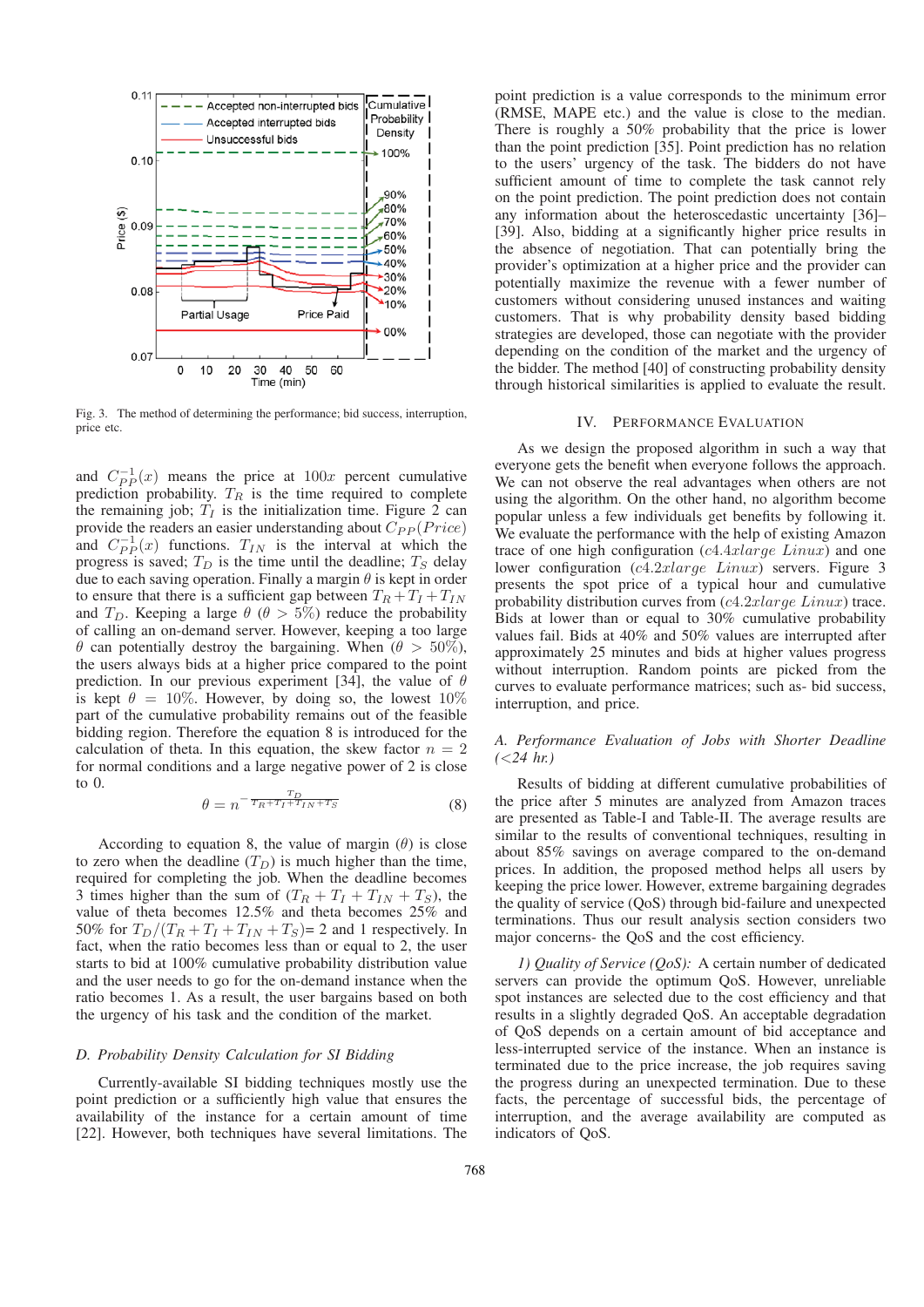TABLE I. ANALYSIS OF BIDDING AT DIFFERENT CUMULATIVE PROBABILITY ON c4.4xlarge Linux SPOT INSTANCES OF US EAST (N. VIRGINIA)

| Cumulative  | Successful  | Interr-            | Average   | Effective          | <b>Savings</b> |
|-------------|-------------|--------------------|-----------|--------------------|----------------|
| Probability | <b>Bids</b> | uption             | Lifetime  | Price              |                |
|             | $(\%)$      | $(\%)$             | (minutes) | $(\text{per hr.})$ | $(\%)$         |
| $0\%$       | 0.014       | 99.89              | 0.6       | \$0,0008           | 99.89          |
| 10%         | 11.91       | 99.50              | 3.5       | \$0.0021           | 99.73          |
| 20%         | 36.83       | 97.08              | 4.4       | \$0.0140           | 98.24          |
| 30%         | 48.75       | 71.47              | 18.0      | \$0.0977           | 87.73          |
| 40%         | 53.21       | 70.32              | 20.30     | \$0.1169           | 85.31          |
| 50%         | 63.71       | 54.66              | 30.16     | \$0.1265           | 84.10          |
| 60%         | 81.63       | 43.91              | 33.75     | \$0.1410           | 82.28          |
| 70%         | 90.59       | $\overline{29.46}$ | 37.77     | \$0.1470           | 81.53          |
| 80%         | 99.55       | 4.001              | 58.38     | \$0.1574           | 80.23          |
| 90%         | 99.86       | 0.858              | 59.80     | \$0.1708           | 78.54          |
| 100%        | 99.91       | 0.438              | 59.82     | \$0.1722           | 78.37          |
| Average     | 61.52       | 46.85              | 29.80     | \$0.1042           | 86.91          |

TABLE II. ANALYSIS OF BIDDING AT DIFFERENT CUMULATIVE PROBABILITY ON c4.2xlarge Linux SPOT INSTANCES OF US EAST (N. VIRGINIA)

| Cumulative  | Successful  | Interr- | Average   | Effective          | <b>Savings</b> |
|-------------|-------------|---------|-----------|--------------------|----------------|
| Probability | <b>Bids</b> | uption  | Lifetime  | Price              |                |
|             | $(\%)$      | $(\%)$  | (minutes) | ${\rm (per\ hr.)}$ | $(\%)$         |
| $0\%$       | 0.009       | 100     | 0.005     | \$0.00             | 100            |
| 10%         | 06.91       | 72.13   | 04.49     | \$0,0066           | 98.34          |
| 20%         | 18.91       | 54.74   | 10.94     | \$0.0140           | 96.48          |
| 30%         | 27.87       | 35.36   | 11.84     | \$0.0479           | 87.96          |
| 40%         | 36.87       | 31.22   | 16.45     | \$0.0525           | 86.80          |
| 50%         | 45.87       | 21.22   | 26.15     | \$0.0626           | 84.27          |
| 60%         | 54.83       | 12.22   | 28.89     | \$0.0757           | 80.98          |
| 70%         | 72.67       | 11.89   | 36.30     | \$0.0752           | 81.11          |
| 80%         | 81.63       | 07.07   | 45.81     | \$0.0783           | 80.32          |
| 90%         | 81.63       | 02.98   | 50.53     | \$0.0781           | 80.37          |
| 100%        | 99.89       | 0.455   | 59.95     | \$0.0844           | 78.79          |
| Average     | 48.93       | 22.84   | 25.33     | \$0.0577           | 85.50          |

Although the cumulative prediction probability of a certain percentage means the probability of the acceptance of the bid, that does not happen in most of the scenarios due to several reasons. There are two different cumulative probabilities- from the curve fitting and from the daily and weekly patterns. Among these two approaches, the curve fitting based prediction closely maintains the relationship between the bid acceptance and the cumulative probability. However, only the curve fitting is not reliable, as it is vulnerable to the market manipulation. As a result, a different acceptance distribution is observed compared to the cumulative probability density. The second column of both Table-I and Table-II present the percentage of successful bids. The percentage of successful bids always increases with the increase in the cumulative probability.

Less interruption is required for a high QoS. The third column of both Table-I and Table-II present percentage interruption for the corresponding spot instance. The percentage interruption is calculated as the ratio of the number of instances, interrupted within one hour of the acceptance and the number of accepted bids. According to our results, the percentage interruption is usually very high (close to 100%) while bidding at a very low price (0%-10% cumulative probability). Although the percentage interruption degrades the QoS, it is economically beneficial due to free partial hours.

The average availability value is calculated as the ratio of the sum of the lifetime of accepted bids in minutes (without the extra 2 minutes) and the total number of bids. As the result of the average duration can be significantly increased by

a few longer-lasting bids. To overcome that limitation, when an instance survives for more than 60 minutes the lifetime is considered to be 60 minutes. When the average time is  $x$ minutes for a certain bid, the rough statistical progress from the bid is also  $x$  minutes. The fourth column of both Table-I and Table-II presents the average lifetime.

*2) Cost Efficiency:* The average price per hour in dollars is evaluated as the ratio of associated cost from non-terminated instances and the summation of lifetimes in hours. As a result, the average effective price becomes much lower when the percentage of interruption is higher. However, the result may vary from time to time. For example, while bidding at 0% cumulative probability, c4.2xlarge instance received one bid and the bid is terminated after 10 minutes. Although bidding at such low cumulative probability results in a very poor QoS, the corresponding cost can be zero. Moreover, bidding at a lower value usually costs less but bidding at the median value can be more beneficial due to the partially used cost-free hours.

The last column of both Table-I and Table-II presents the percentage saving compared to the on-demand instances. The prices of c4.2xlarge and c4.4xlarge on-demand instances of US East (N. Virginia) location are \$0.398 and \$0.796 respectively. The proposed algorithm saves 86.91% and 85.50% respectively compared to the cost of the on-demand instances.

### *B. Performance with Distributed Bids*

The information provided in Table-I and Table-II can directly help the type-2 user, bidding for a single instance. However, many customers of the Amazon SI are cloud brokers. Many of them have small tasks with varying deadlines. They also need a number of instances at a time. Some other users of scientific calculations can take multiple instances and perform the parallel execution but they want to complete the job within a few hours. These users are the type-1 users, according to our definition. They are prescribed to follow equation 5 for the calculation of their bid prices. The type-1 user gets the average performance when  $n = 1$ . The value of n varies over time based on the urgency of the task. When the task is not urgent, the value of  $n$  becomes close to 2. The proposed bidding system is designed to keep the value of  $n$  greater than 1 for most of the time, that helps all bidders by lowering the SI price. The left skewness is also observed in figure 4(a)- (c). The bid distributions in these figures are obtained as the percentile probability distribution according to equation (9); a part of the equation (5).

$$
i^{th}
$$
 Bid in Cumulative Probability =  $\left\{\frac{i}{N_{SI}+1}\right\}^n$  (9)

 $N_{SI}$  is assumed as 1000 and the value of i is iterated from 1 to 1000. Bar charts are drawn from the bid distribution. As the user may approach with any arbitrary number of bids, bar charts, containing the bid count are normalized by the total number of bids. When the probability distribution function is a Gaussian one,  $n > 1$  makes the bid distribution a negatively skewed Gaussian distribution,  $n < 1$  results in a positively skewed Gaussian distribution, and  $n = 1$  makes the bid distribution the same as the probability distribution.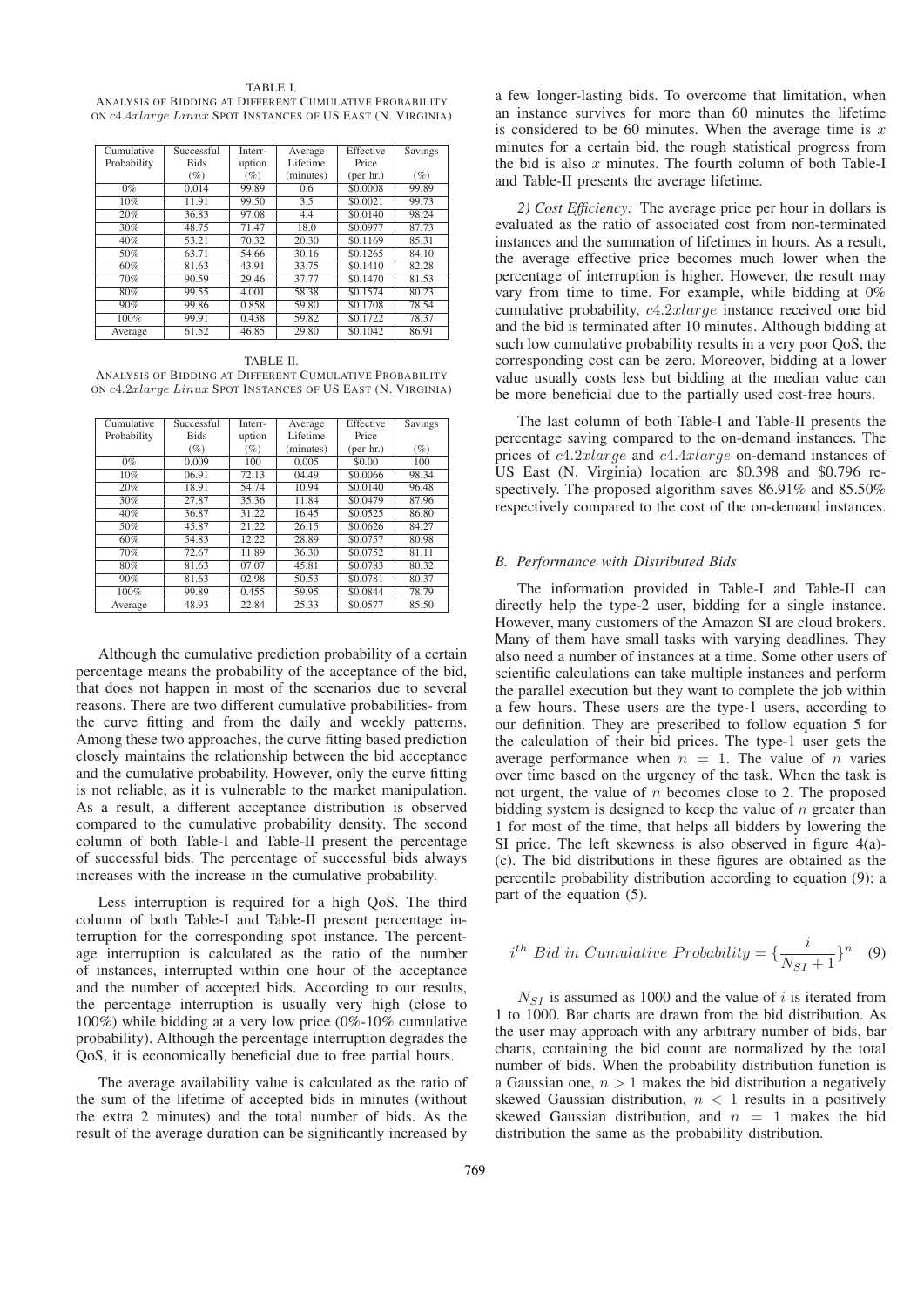

Fig. 4. Effective performance analysis for different bid distribution. Normalized bid distributions are obtained from equation 5. (a)  $n = 2$ , (b)  $n = 1.5$ , (c)  $n = 1.2$ , (d)  $n = 1$ , (e)  $n = 0.5$ , and (f)  $n = 0.25$ .

TABLE III. MINIMUM BID PRICES REQUIRED FOR CERTAIN AVAILABILITY OF THE INSTANCE DURING A DAY (24 HOUR PERIOD)

| Required Availability of the Instance in Hours During One Day (24 hours) for c4.4xlarge Linux Spot Instances of US East (N. Virginia) |                  |          |                |                  |          |                |                  |          |                |                  |          |                |
|---------------------------------------------------------------------------------------------------------------------------------------|------------------|----------|----------------|------------------|----------|----------------|------------------|----------|----------------|------------------|----------|----------------|
| Date                                                                                                                                  |                  | hr.      |                | 2 <sub>hr.</sub> |          |                | 4 hr.            |          |                | 8 hr.            |          |                |
|                                                                                                                                       | <b>Bid Price</b> | Payment  | <b>Savings</b> | <b>Bid Price</b> | Payment  | <b>Savings</b> | <b>Bid Price</b> | Payment  | <b>Savings</b> | <b>Bid Price</b> | Payment  | <b>Savings</b> |
| $11-03-17$                                                                                                                            | \$0.1606         | \$0      | $100\%$        | \$0.1648         | \$0.1641 | 89.7%          | \$0.1687         | \$0.1641 | 94.9%          | \$0.1744         | \$0.3289 | 94.8%          |
| $12 - 03 - 17$                                                                                                                        | \$0.1643         | \$0      | 100%           | \$0.1670         | \$0      | $100\%$        | \$0.1713         | \$0.1643 | 94.8%          | \$0.1797         | \$0.6812 | 89.3%          |
| $13-03-17$                                                                                                                            | \$0.1693         | \$0.1677 | 78.9%          | \$0.1706         | \$0.1677 | 89.5%          | \$0.1769         | \$0.1677 | 94.7%          | \$0.1816         | \$0.3457 | 94.6%          |
| $14-03-17$                                                                                                                            | \$0.1707         | \$0      | 100%           | \$0.1727         | \$0      | 100%           | \$0.1775         | \$0.1725 | 94.06%         | \$0.1819         | \$0.5278 | 86.5%          |
| $15-03-17$                                                                                                                            | \$0.1547         | \$0      | 100%           | \$0.1563         | \$0.1551 | 90.3%          | \$0.1591         | \$0.1545 | 95.1%          | \$0.1662         | \$0.6372 | 90.0%          |
| $16-03-17$                                                                                                                            | \$0.1479         | \$0      | 100%           | \$0.1485         | \$0.1475 | 90.7%          | \$0.1508         | \$0.4453 | 86.1%          | \$0.1562         | \$1,0556 | 83.4%          |
| $17-03-17$                                                                                                                            | \$0.1582         | \$0      | 100%           | \$0.1634         | \$0      | 100%           | \$0.1687         | \$0      | $100\%$        | \$0.1740         | \$0.6159 | 90.3%          |
| $11-04-17$                                                                                                                            | \$0.2726         | \$0      | 100%           | \$0.2748         | \$0      | 100%           | \$0.2767         | \$0.5477 | 82.8%          | \$0,2779         | \$1,3732 | 78.4%          |

TABLE IV. PERFORMANCE EVALUATION OF JOBS WITH LONGER DEADLINE: BIDDING AT A PRICE, PROVIDED CERTAIN COVERAGE ON THE PREVIOUS-DAY.

| Date           | <b>Bid Price</b> | Availability (Previous Day) | Availability (Current Day) | Payment  | Savings | $\overline{A\text{validability}_{\text{Current}}}$ , 1)<br>min(<br>$\times$ Savings<br>Availability Previous |
|----------------|------------------|-----------------------------|----------------------------|----------|---------|--------------------------------------------------------------------------------------------------------------|
| $12 - 03 - 17$ | \$0.1687         | 4 hr. 00 min.               | 2 hr. 15 min.              | \$0      | 100%    | 56.25%                                                                                                       |
|                | \$0.1744         | 8 hr. 00 min.               | 5 hr. 30 min.              | \$0.1692 | 96.1%   | 66.07%                                                                                                       |
| $13-03-17$     | \$0.1713         | 4 hr. 05 min.               | 2 hr. 35 min.              | \$0.169  | 91.8%   | 58.08%                                                                                                       |
|                | \$0.1797         | 8 hr. 00 min.               | 6 hr. 30 min.              | \$0.169  | 96.7%   | 78.57%                                                                                                       |
| $14-03-17$     | \$0.1769         | 4 hr. 00 min.               | 4 hr. 10 min.              | \$0      | 100%    | 100%                                                                                                         |
|                | \$0.1816         | 8 hr. 10 min.               | 7 hr. 50 min.              | \$0.3489 | 94.6%   | 09.74%                                                                                                       |
| $15-03-17$     | \$0.1775         | 4 hr. 10 min.               | 18 hr. 15 min.             | \$1.9559 | 86.5%   | 86.50%                                                                                                       |
|                | \$0.1819         | 8 hr. 15 min.               | 20 hr. 40 min.             | \$3,0034 | 81.7%   | 81.70%                                                                                                       |
| $16-03-17$     | \$0.1591         | 4 hr. 00 min.               | 10 hr. 45 min.             | \$1,0499 | 87.7%   | 87.70%                                                                                                       |
|                | \$0.1662         | 8 hr. 25 min.               | 15 hr. 25 min.             | \$1,5099 | 87.7%   | 87.70%                                                                                                       |
| $17-03-17$     | \$0.1508         | 4 hr. 05 min.               | $0$ hr. $10$ min.          | \$0      | 100%    | 04.08%                                                                                                       |
|                | \$0.1562         | 8 hr. 10 min.               | $0$ hr. 50 min.            | \$0      | 100%    | 10.20%                                                                                                       |
| $18-03-17$     | \$0.1508         | 4 hr. 05 min.               | 3 hr. 15 min.              | \$0      | 100%    | 79.59%                                                                                                       |
|                | \$0.1562         | 8 hr. 00 min.               | 4 hr. 25 min.              | \$0.1676 | 95.3%   | 52.61%                                                                                                       |
| Average        | -                | 4 hr. 04 min.               | 5 hr. 54 min.              | \$0.4535 | 90.3%   | 90.33%                                                                                                       |
| Performance    | -                | 8 hr. 08 min.               | 8 hr. 44 min.              | \$0.7908 | 88.6%   | 88.56%                                                                                                       |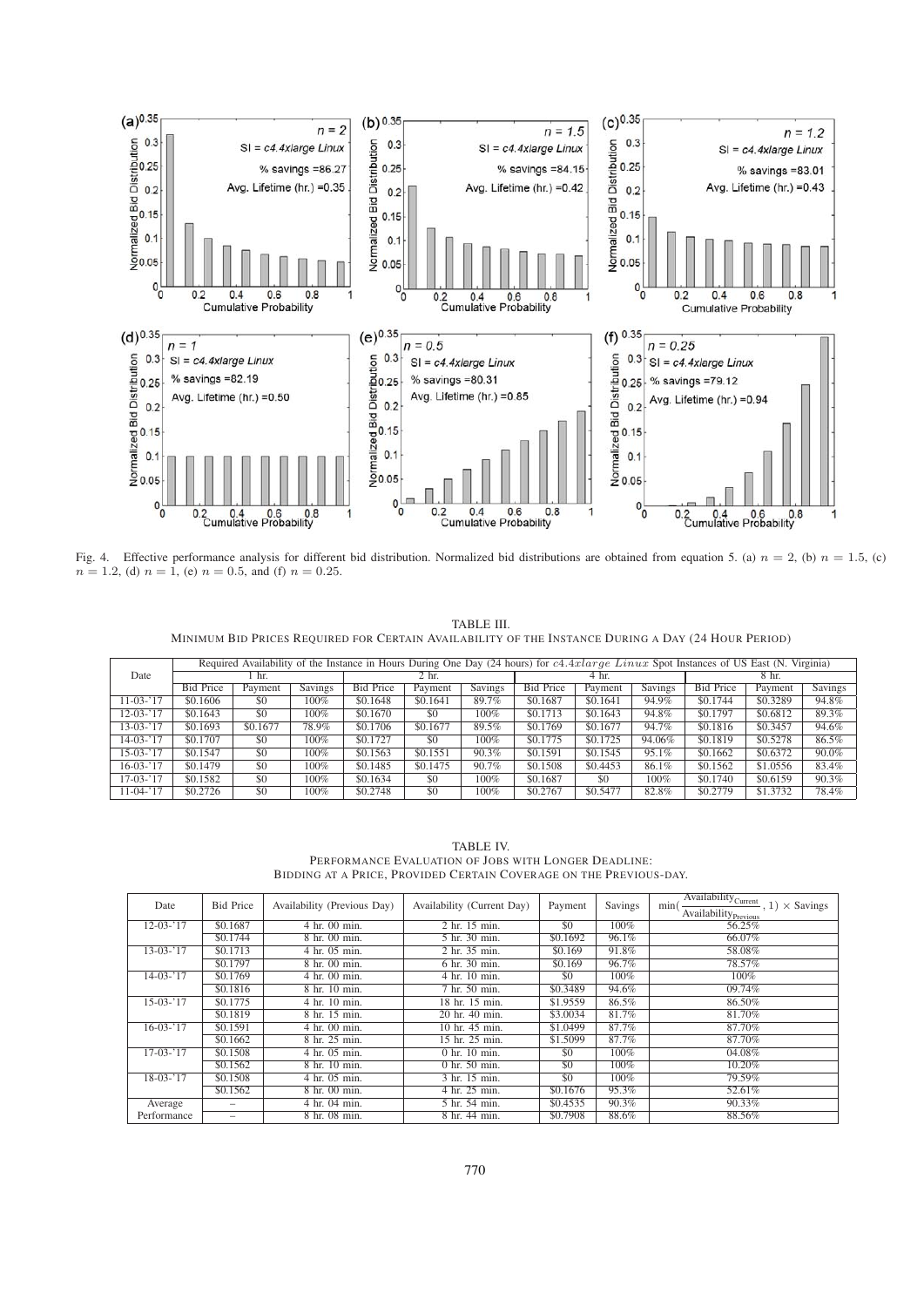Figure 4 presents the bar chart of the normalized bid distribution for different values of  $n$ . According to graphs, the bidding density decreases with the increment the cumulative probability exponentially with the higher value of  $n$  and increases with the increment of cumulative probability exponentially with the lower value of *n*. Figure  $4(a)$  presents the bar chart of the normalized bid distribution for  $n = 2$ . As most of the bids are at a lower cumulative probability many instances are terminated in the middle of an execution as a result, the savings compared to the on-demand is higher. However, the average lifetime of the bid is only 20.9 minutes. Figure 4(b) presents the bar chart of the normalized bid distribution for  $n = 1.5$ . Savings is slightly lower compared to  $n = 2$ , but the average lifetime of instances have increased to 25 minutes due to the low termination probability. Similarly, figure 4(c)- (f) are presenting bar charts of the normalized bid distribution for  $n = 1.2$ ,  $n = 1$ ,  $n = 0.5$ , and  $n = 0.25$  respectively. The savings decreases and the average lifetime increases with the decrement of *n*. We do not suggest any particular value of *n* but the user needs to start bidding from a higher value of  $n$ and move towards lower values of  $n$  for the social welfare and proper bargaining.

# *C. Performance Evaluation of Jobs with Longer Deadline (*≥*24 hr.)*

Many scientific computations take several weeks in a low configuration server. Moreover, most research organizations do not need a high-end server for the whole year. They need time to plan the experiment and their bought servers become unutilized during the planning. Moreover, more researchers want to use the computing machine when the deadline for any project submission becomes close. These scientific computations, such as neural network training and atomistic simulations can allow several days of delay when the price is much cheaper. They require a certain amount of the instance occupancy for the completion. Therefore, the performance is evaluated in terms of the availability and the cost efficiency.

The proposed strategy for longer deadline jobs is to bid at a value that ensured certain availability on the previous day. Table III presents minimum bid prices required for certain availability of the instance during a day, corresponding payments, and savings. However, the price-curve varies from day to day. As the price curve of the next 24 hours is unknown, a successful example of previous day may fail to ensure the same availability. We suggest users for bidding at a price that covered two-time availability of the instance on the previous day compared to the required availability. Table IV presents the availability of the instance and corresponding savings while bidding with the 4hr. and 8hr. availability prices; obtained in the Table III.

*1) Availability:* The daily price-curve does not follow the exact pattern due to some random inauguration of jobs, weekly patterns, and yearly patterns. The fourth column of Table IV presents the availability of the instance while bidding at the 4-hour and 8-hour availability of the previous day. When the same pattern is repeated, the availability is also repeated. When the price becomes lower, the availability increases. When the price increases, the availability decreases. When a job is submitted considering the bid of the previous day, the job may fail to finish. Therefore, the user needs to re-bid

771

after 24 hours by considering the price of recent 24 hours. Moreover, when the deadline is just several hours higher than the required time for the completion, the user needs to bid considering probability density of price, as mentioned in the first subsection.

*2) Cost Efficiency:* The fifth column of Table IV presents the payment and the sixth column presents the percentage savings. Through the process, we achieved 82% to 100% savings compared to the on-demand price(\$0.796). However, the savings are higher due to free partial hours. In some situations, the payment is \$0 but the instance is available for less than one hour. To evaluate the performance, the savings is multiplied by the percentage availability and we achieve 4% to 100% performance. In one day the instance was available for more than the expected availability with frequent interruption. Therefore, no charging is experienced. We can expect that performance parameter effective when the job can be saved within the two-minute warning period.

# *D. Comparison between* c4.2xlarge *and* c4.4xlarge *Bidding*

The functional difference between c4.2xlarge and  $c4.4xlarqe$  instances are their capability. The  $c4.4xlarqe$ have 2 times the virtual central processing unit, memory and bandwidth compared to a c4.2xlarge instance. According to the pricing curve analysis of different Amazon EC2 spot instances, the higher configuration servers have higher fluctuations in price. Therefore, the rate of interruption is higher for the  $c4.4x$ large spot instances compared to  $c4.2x$ large; respectively 46.85% and 22.84% on average. However, maintaining a reasonable QoS with a high-performance non-reliable machine is more challenging, as a long time is required for the initialization of the job and saving the progress. As a result, many users of a high configuration machine agrees to increase the bid price when there is a slight price increase. It is good to increase the price when a significant amount of progress is not saved. The user needs to save the task immediately and needs to leave the instance during the further increase of the price. When users do not terminate, the bargaining does not exist.

# V. CONCLUSION

The bargainer needs to know both the conditions of the market and his urgency. A proper bargaining can only bring the social welfare, resulting in an optimal profit to all users. In fact, there is no optimum thing in the market of bargaining. The user may refuse to pay a lower price when the task is not urgent. The user is willing to complete the task at a higher price when the task becomes urgent. Users need both short and long-term predictions for both the market and users' incoming tasks for a cost-efficient and reliable completion of their task. Our proposed algorithm proposes easily interpretable formulas for the bidding with the consideration of all of these issues.

From the providers' point of view, the provider can always modify their optimization function and a minimum acceptable bidding price to keep a certain profit margin. Moreover, when the spot market becomes larger due to its popularity, providers can serve on-demand and reserved instances more conveniently.